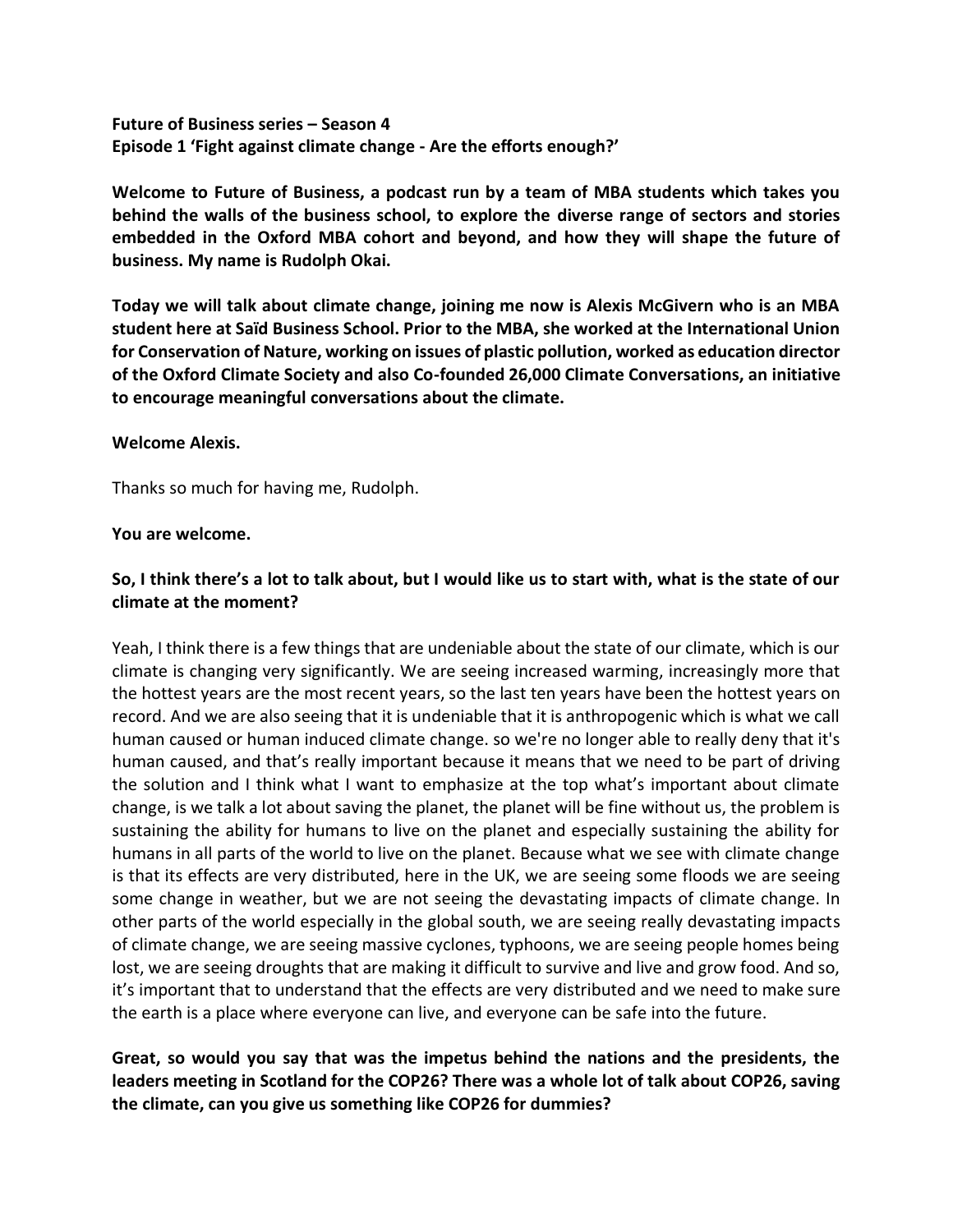Sure, so COP26, C-O-P stands for Conference of the Parties and that is basically the parties to this convention, which is, it's quite long, it's the UN Framework Convention on Climate Change, we call it UNFCCC for short, and that was signed in 1992 and every year since then the Conference of the Parties, so the parties who are party to that agreement meet to discuss the state of the climate and what action should be taken. And so, this is just the  $26<sup>th</sup>$  conference, actually now in the 27<sup>th</sup> year because we missed last year COP26 and so we meet every year to discuss the state of the climate and what could be done. So, it's not only countries that are meeting, it's also businesses, civil society organisations and industry and many other players. Glasgow is actually the most attended COP ever, which is quite interesting in a Covid year that had a lot of travel restrictions and a lot of people that were tuning in online. But essentially what happens at COP is that you have certain objectives before the conference of what you want to get done and for this conference what we needed to do was establish what we call the Paris rule book. So, I don't know if you remember that COP21, which happened in 2015 in Paris was one of the most significant COPs to ever happen, we had an agreement which sounds like not a big deal but it is a huge deal, which is that all the parties to the convention, so all the countries in the world agreed to limit warming to 2 degrees and aiming towards 1.5 degrees Celsius. We used these temperate ranges and what we mean is global temperature change. It's quite confusing because some regions might see much higher than 1.5 temperature change but overall, we are looking for 1.5. It's important to know right now we are at about 1.13 degrees of warming. We always compare this to pre-industrial levels, so in climate science we are able to understand what the temperature of the earth was like before the start of the industrial revolution and we always compare temperatures to that. So there was this key objective at Glasgow was to establish the Paris rule book, especially with regard to a few key things which is basically establishing what we call it a common time frame for change, and also one thing that was really sticky and difficult and ended up not being resolved at the last COP which was in Madrid was something that we call Article 6, which is an article within the Paris Agreement that is about carbon market. So, carbon markets have been introduced and kind of played around with by COP and other non-government stakeholders and what we needed to do in Glasgow was to really establish a clear rule book on how we should trade carbon credit. And the idea of a carbon credit, is, let's say if Ghana has a goal for emissions reduction and they actually make that goal and even are far above that goal, they have extra carbon credit that they can sell to, for example the United States. As you can see just in that example, it's a really complicated and quite messy system because it can introduce quite big power inequalities, and what's happening more and more is that countries in the global north are basically convincing countries in the global south to not emit so that they can buy their carbon credits off them. So there is a big tension between environment and development, and power, COP26 is essentially a meeting of many stakeholders to discuss what can be done on the climate.

**From what you said, it looks there is a lot of collaboration between the host nations, businesses, and other stakeholders, how do you see them working together, is it working, what problems are they facing, what are the challenges, and how has it been like between these entities?**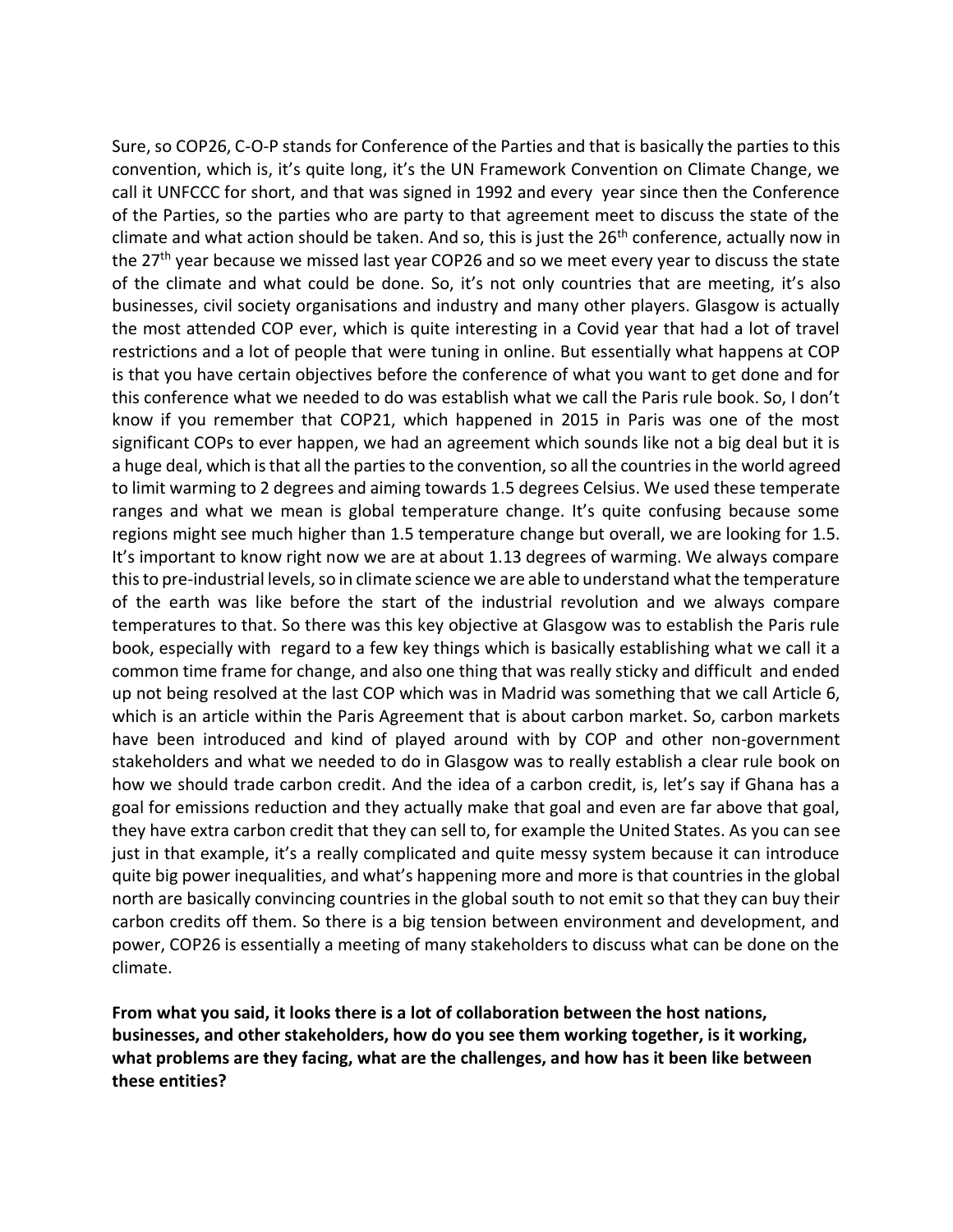Yeah, definitely, so I think one thing that has changed significantly in the last 10 years or so, is that the conditions and the reality of climate change is so stark and so apparent that business and stakeholders can no longer deny it's happening. And therefore, they can no longer sit on the side of inaction, so what we are seeing more is that there are different stakeholders who are trying to get involved in working on climate change. However, I think what is really scary and what's happening more and what is a very big concern to people in the climate justice space, is that we are seeing stakeholders using the language of action to kind of mask their inaction. So, a really good example of this is the narrative and discussion around net zero. So net zero is a concept that came from climate science and it's the idea that we need to balance our emissions, we need to balance outgoing emissions with emissions that we are sequestering, so emissions we are eliminating or offsetting. The problem with net zero is that we really need to focus on bringing down emissions as much as possible, as quickly as possible, and what net zero and the discussion around net zero has done, is shifted the conversation from reducing emissions and moved it instead towards offsetting emissions. The problem with offsetting emissions is that, while it's good for balancing the books and it allows countries and businesses to look like they are balancing their books in terms of outgoing and sequestered emissions, it doesn't actually bring down the global level of emissions. So, in the example I gave earlier, if Ghana does really well on their climate commitments or in another scenario, which is perhaps a more likely scenario, where they are not emitting, because they have been convinced not to, in order to keep their carbon credits to sell off to the United States. We are not overall reducing the amount of emission; we are just moving around who has ownership of them. And so, what is really scary, is that for example, we see places like BlackRock, is a good example, where a few years ago, their CEO, Larry Fink came out and said that their entre portfolio will be net zero, and many people hailed this as a great decision but the problem is, it's just fancy accounting. It's not anything that's actually changing the state of our climate or the level of emissions. It's just people buying off offsets in places around the world, which then intersects with a huge number of issues, for example, what's happening more and more, is that we are seeing land grabs for carbon. So, a lot of indigenous people are being kicked off their land so that places can buy their land and basically say this forest, we are now no longer going to cut down the trees in this forest, or use any part of this forest, therefore we are going to count those carbon credit so that somewhere in the global north, we will continue to emit. So, I think that, the thing that is really concerning and the thing we need to stay so vigilant about is understanding that there is a huge amount of greenwashing going on, and that was basically all that COP26 was. Announcement, after announcement was really flashy, a lot of really nice headlines and then when you scratch the surface, you will see that the whole thing crumbled apart and that we are not seeing the very urgent reduction in emissions that we need in order to maintain a healthy future on the planet.

**Alright, so that seems to be what some of the businesses are doing. What about the other nations? Do you see stricter restrictions in their regulations, are they putting in tighter laws to kick against this? Because I can imagine that a developing nation will take money from the United States or some of developed countries to take something like solar, then for them to get the carbon credit just as you said. But how do you see the other nations responding, are they seeing from the business side of view or they are seeing from the humanity point of view?**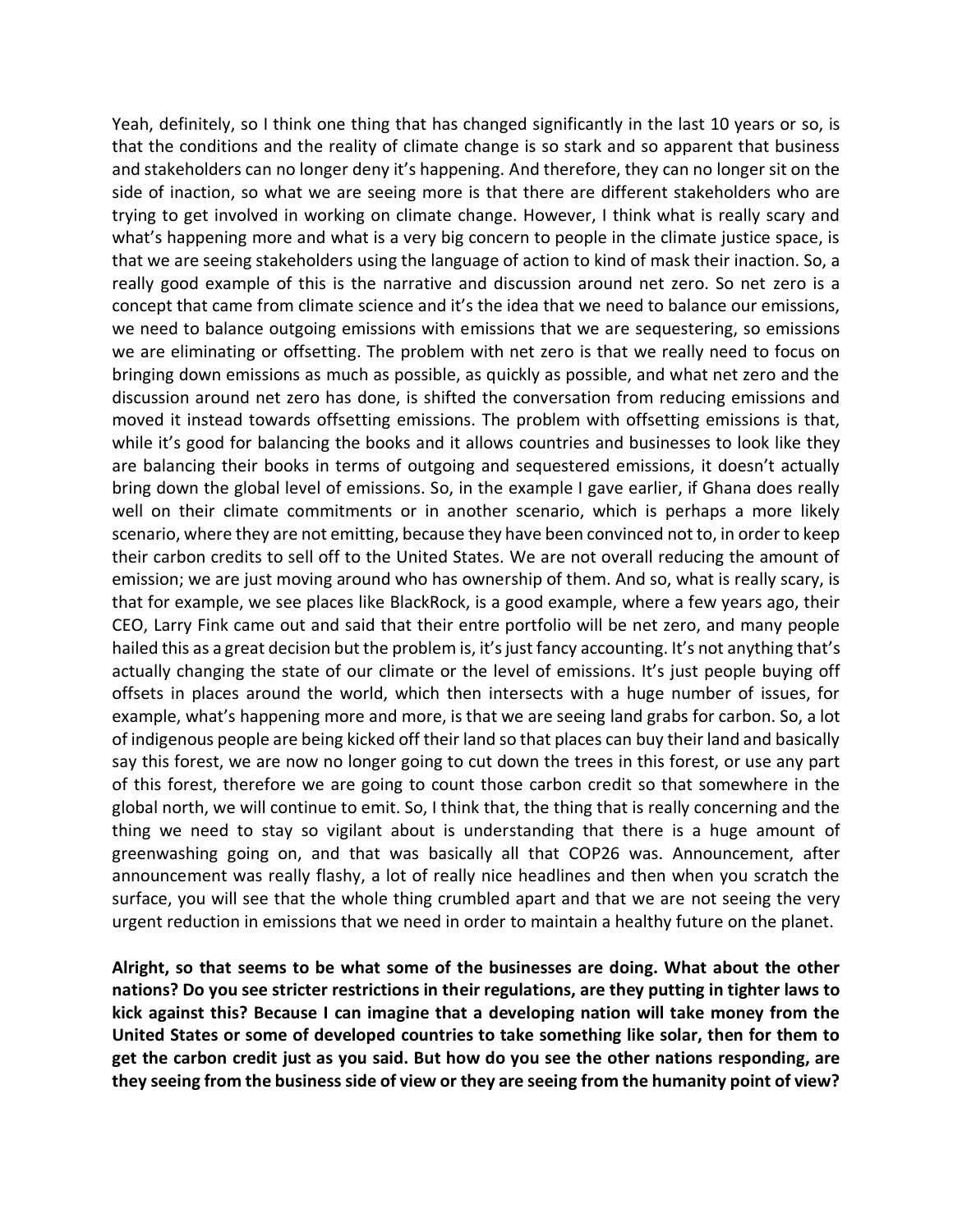I think very few countries are seeing it from a humanity point of view. It's kind of the race to the bottom, so who can emit the most in the time frame that they have when they are still able to do it. I think there is a huge huge gap in ambition and in capacity, so for example, the United Kingdom who is the host of this year's COP who made a big deal about raising the ambition and encouraging countries to really bring as much dedication as possible to the conference. This government is in the middle of opening, trying to open new oil fields and trying to open new coal plants when we have absolutely agreed there can be no new fossil fuel extraction in order to stay within the 1.5-degree limit. So, the UK while speaking the big talk about how important it is to urgently stop climate change, they are in fact benefiting from fossil fuel extraction. And I think the main thing we are really seeing which is tough and problematic is that, not only are they not reducing their emissions, they are also not providing the support or capacity to very vulnerable nations that are experiencing the impact of climate change right now. So, one thing that was really contentious at COP, was this idea of loss and damage funding, so that's basically, we bucket climate action into 2 big buckets, one is, mitigation so that is reducing emissions and the other is adaptation, that's adapting to climate change. So, making sure we have things like resilient infrastructure or sea walls, to protect houses from sea level rises and things like that. But when we go beyond adaptation when there is no longer capacity to adapt because the change is so fast, there are people especially within the climate justice movement who are calling for loss and damage funding. Which basically is a kind of climate repatriation, is the idea that rich nations which have caused climate change should pay countries like Bangladesh for example, which is one of the most affected by climate change in order to compensate them for the losses they have incurred. And so what was really disappointing about COP is that, we did not see any commitment of loss and damage funding apart from Nicholas Sturgeon who is the leader of Scotland committing 1 million pounds into a loss and damage fund, but in general we are just not seeing enough ambition and the problem is, it's all talk and no action.

**Alright, so, I'm very much aware that before the COP26 there was this promise of \$100bn funding to support developing nations and to support the movement and before the COP there was this talk about the countries not fulfilling them, so I'm actually surprised they are bringing this thing again, but how do you think you would get, how do you get the bigger nations, the developed nations put in their money where they mouth because there is ambition, they are giving all this talk and from what you said it sounds like greenwashing, but how do you get them to actually commit, because from what I see, it's going to take lot of financial muscles to be able to tackle this, because you will need to change the technologies, when you are taking out fossils you need to replace the energy. So how do you see the business committing their monies to it, because some also say, well fossil is giving us money, just like you said, they are making money, they need to take care of their citizens, they need to meet profit so now there is tension between profit and purpose, so how do you see the companies' transitioning, to move away from just making money and being responsible with profit, while they change the environment as well.**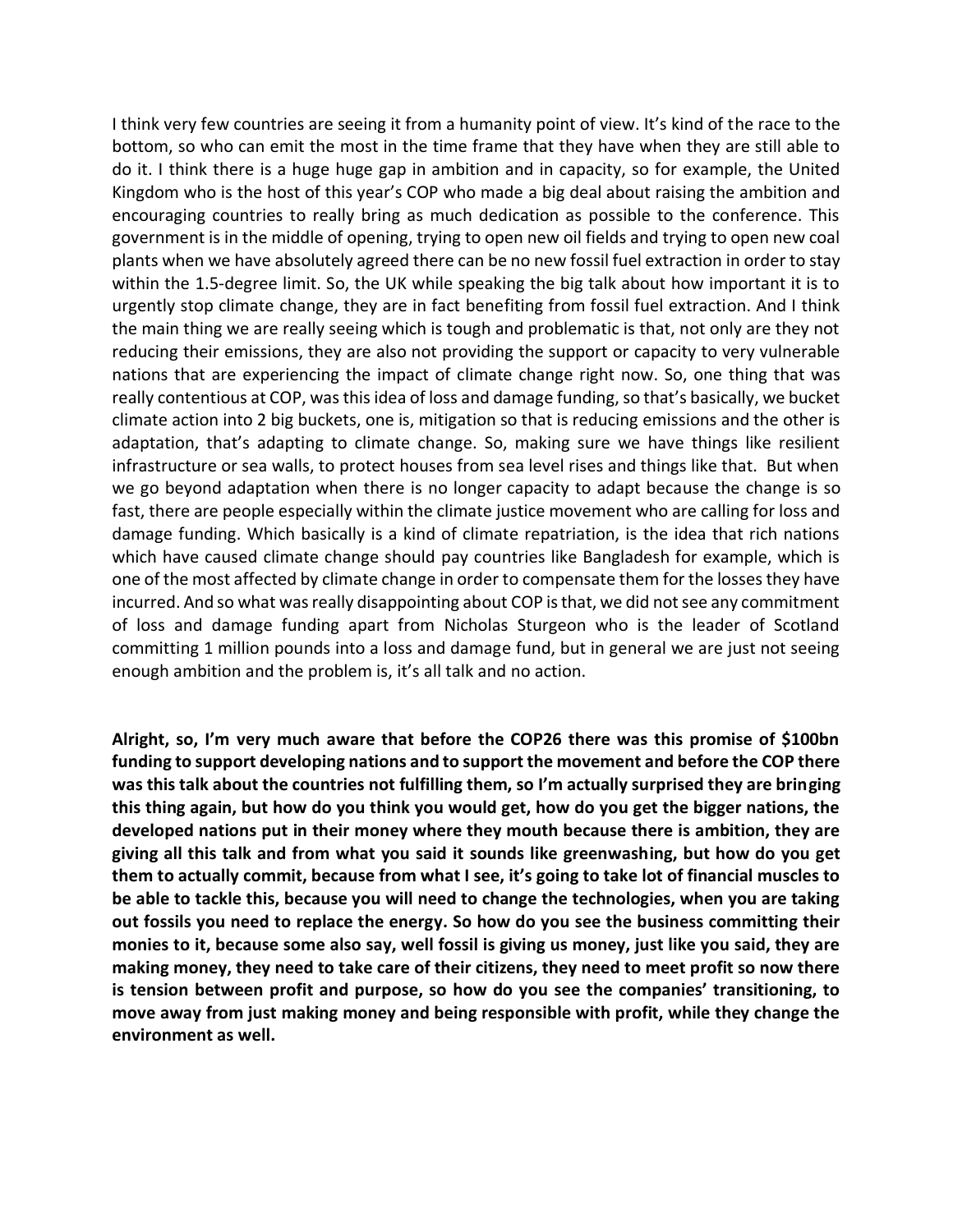It's a really good question, it's a really difficult question and fundamentally what I see as quite as important is for many stakeholders including businesses to question whether or not infinite growth is possible or desirable. I think that's one of the key things that we need to consider and discuss is whether or not we can survive under this model of exploitative capitalism, which I personally don't think that we can. I think what we can need to see more and more is, and this is something everyone can do if you are living in a democratic country, is to really push their leaders on climate finance and to make sure that translates to stricter regulations on business in order to pay for their negative externalities, that's what we call basically the impact of their business that are not considered within the bounds of their kind of cost benefit analysis. When companies are able to pollute basically right now with impunity, there is changing regulation but for the moment, it's so easy to go around, that it's almost like the regulation is there just in name in many places in the world and so we really need to see more ambition to make sure there are (A) being taxed accordingly which will then hopefully make these things less appealing, and then we need to see government support and government subsidy of things that would contribute to a better world, so we talked a lot about in the post Covid or in the Covid era of green recovery, so that's government spending that not only brings people back on board in terms of after a very difficult economic year and a half and two years but also allows us to move forward on climate goals, so an example of this would be a government subsidising installation of solar grids, that not only gives people jobs and training and brings communities unto the electricity grid that might otherwise not have been but it also allows us to fade away from fossil fuels, so there are lots of win-win scenarios but there are also lots of scenarios in which very powerful people have benefited from exploitation and that this growth model will need to, empower people to take back the power from these people at the top.

**Alright, so what I do realise is that, the oil majors are all talking about going into green energy, so you have BP, coming up with hydrogen strategy going into wind energy. Shell is doing the same, how do you see them transitioning, do you see it as something to balance the books or genuinely wanting to change the energy source and change the climate, because what you do realise is, well they have accepted climate change is happening, well there are regulations coming out them, well, there's a chance for them to buy carbon credit, but how do you see them making an impact with this, do you genuinely think they're going this route because they see that the industry is becoming like a dinosaur which can phase out or there are just doing that to balance the accounting when it comes to the oil majors.**

Well, I'm a very cynical person so I see it more as them trying to mitigate risk there's increasing risk of what we call stranded assets which is basically that there's this kind of investment huge investments that are made that ended up needing to be abandoned because either because of changing regulation or because of the impact of climate change itself and also they see it as an opportunity for growth but I'm extremely suspicious of companies that have historically done nothing but try to block genuine action on climate like BP and Shell and then trying to get into a space where they can ethically generate clean energy. I think the issue that we're not looking into so much is how these renewable energy and hydrogen is actually really good example or hydro power is another great example of how they basically can create unintended consequences for other areas of the climate justice movement. Climate justice by the way I have mentioned a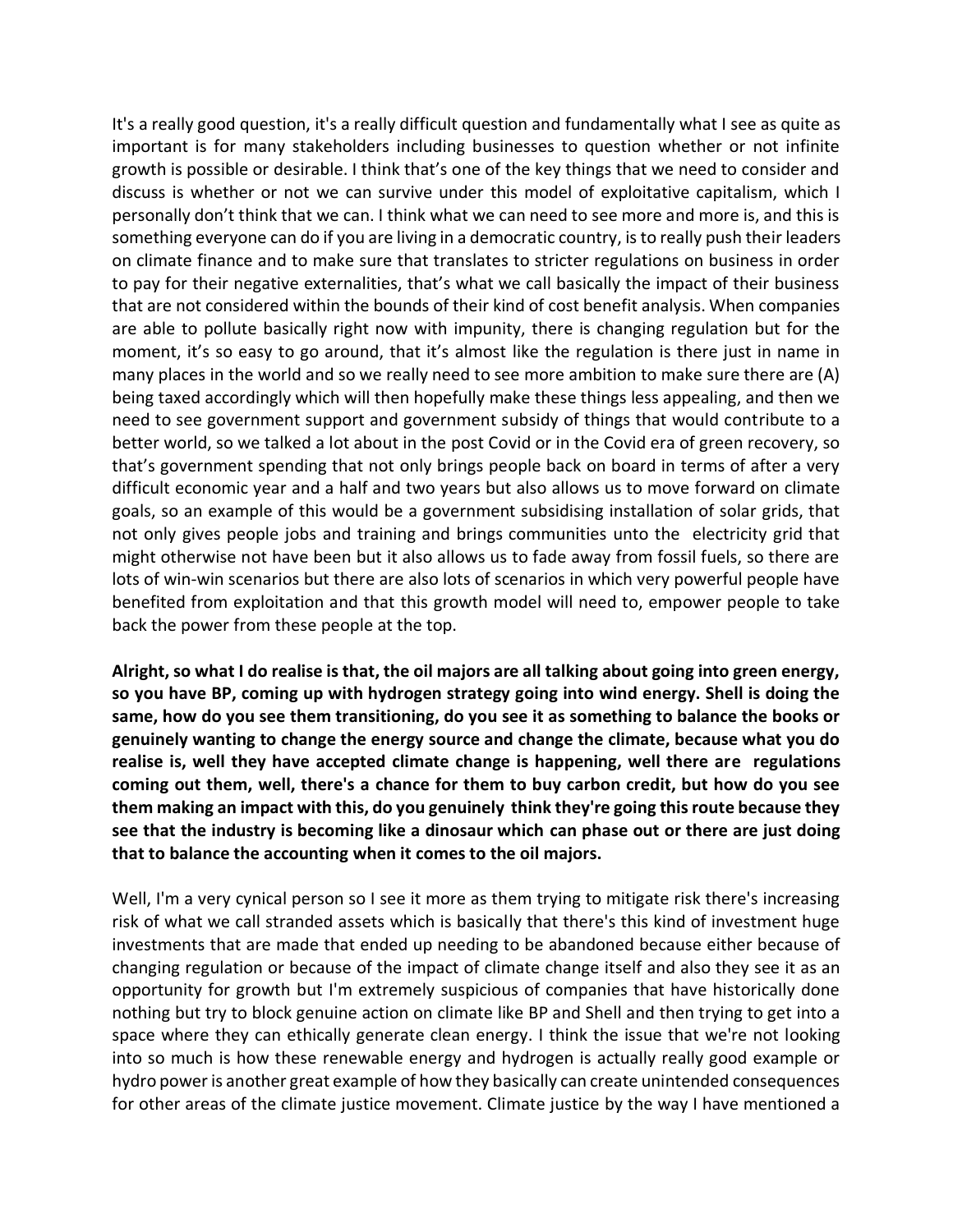few times is this idea that we can pursue social justice at the same time as pursuing ecological justice, so this idea that climate justice brings together the fact that we are all exploited under and suffering because of capitalism and that we can seek liberation on multiple fronts. I think what I would rather see rather than big places like BP or Exxon or Shell moving into the renewable energy space I'd rather see power move away from them and into community-led energy which is happening increasingly in the UK, for example there is actually a place very near to Oxford which is a solar fields that is entirely owned by the community and entirely financed and operated by the community. And would much rather see that where the community has a stake in what energy they receive, also increasingly happening in Germany and in other places and I'd rather see that than this massive profit-focused oil majors moving into renewable energy, I think they have had their time in the sun and I think it's time to move to a different system now.

**Alright so, from what you just said, it means it would take a lot of commitment from the people in the communities. But then let me ask you on this, when you talk about Africa, so I know Africa, probably emits correct me if I'm wrong about 3% of emissions so you hear African nations we just found oil, we just found gas that can help us with industrialization, we are not emitting that much, but the west have benefited from capitalism. This is our chance to also bring our people out of poverty. How do you talk to a leader like that, how do you bring them onboard and say we know you want to liberalise your people, you want to give them jobs, you want to industrialize but we don't need you to bring this out, so how do you talk to people like that?**

It's really difficult, I mean this is where I say there is tension between climate and development. There is there idea that we were first in the late 90s discussing which is CBDR - common but differentiated responsibility and so this idea that that we all have a common responsibility to reduce our emissions but some have more responsibility than others and so it was agreed to in a kind of landmark decision in 1997 in a Kyoto agreement was that, we split countries into we what call Annex 1 and non-Annex 1 countries, so Annex 1 were already industrialised countries and Non-Annex 1 were developing countries, so they said Annex 1 need to cut but non-Annex 1 can continue to emit in the goal of development, the problem is that the United states was not pleased with this they said unless everyone cuts we won't sign any agreements. The United states famously decided not to ratify the Kyoto convention and then it crumbled without a superpower like the United states inside it. So, it's really difficult to balance between wanting developing countries to be able to rise to the level of standard of living, to be able to develop in line with sustainable development goals, having major priorities and concerns in healthcare for everyone, education, clean water, these are all extremely relevant concerns but what we find difficult is that those often contradict with climate goals. There's a really really good academic paper that came out in 2017 which looked at the sustainable development and how many of them were resource conserving versus resource constraining and they found that they were outnumbered 5 to 1, so if we fulfilled all the sustainable development goals we do that at the expense of climate and environment. So it does become a huge tension and I do very much understand that there is desire to move forward to grow. I think the question is how we can do that instead of going through the same phases and so going through dirty emissions and then now in places in the global north moving towards clean emission, it's just what we call leap frog so trying to leap frog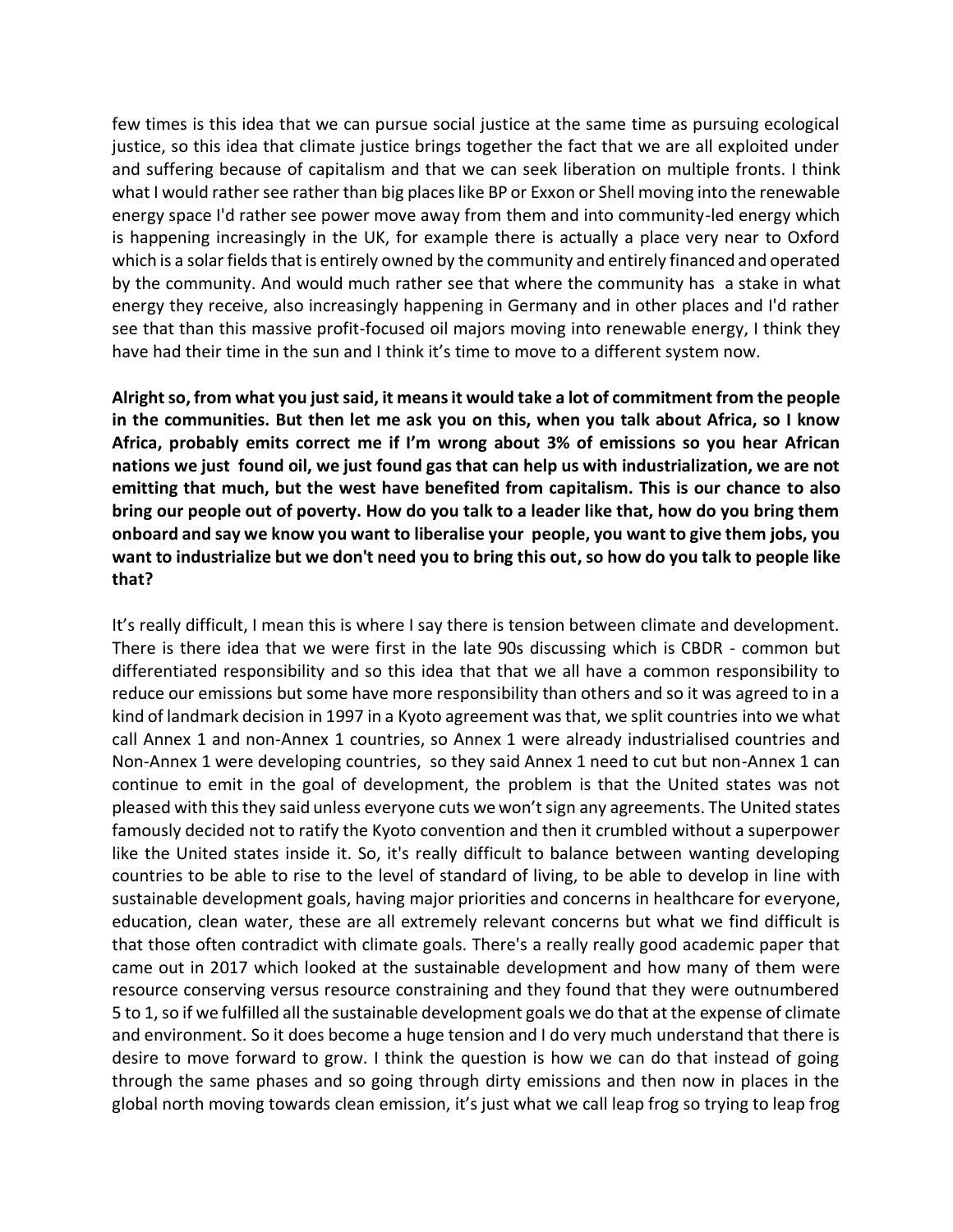over that and going straight into clean emissions so instead of tapping those oil fields instead going straight to solar wind to thermal energy which obviously is where is more difficult more technical but the idea is that there should be a sharing of capacity understanding technology transfer in order to make that possible from the get go rather than cycling through. The problem is that it's much easier and it's much cheaper to exploit fossil fuels but the problem is that those countries that are exploiting them will often also be on the frontline of climate change so it's a very difficult decision for leaders to make, with this idea of climate versus development.

# **Well, I guess that's a lot of things to think about. But then, you have been in the space for a while, you have been doing this for a couple of years now. How's the Oxford MBA helping you, trying to change the world in that space?**

Yeah, I have only ever worked for a non-profit, I worked for a big NGO called International Union for Conservation of Nature and my time there was funded by a Swiss foundation called the Gallifrey Foundation. So, I have only ever worked in a non-profit space and from our perspective at IUCN, we had two kinds of relationships with businesses, it was either trying to fight against them, to push against them and it was like we were flicked away like little bugs. We had no resources, no capacity, always operating on a shoestring budget so it was very easy for them to dismiss us when we called for greater action. And the other relationship that was increasingly happening near the end of my time there, was businesses who wanted to do highly visible but not very impactful projects so giving us money to do, I worked in plastic pollution so getting money to do a beach clean-up or something that really doesn't change anything. It's feel good and it's a good photo opportunity but doesn't actually change anything, and I was getting so frustrated being within that space and not understanding the logic of business and as well coming from my background which is obviously if it's not already clear, quite very left wing ideology, it was hard to understand the logic of business other than a cartoonishly evil you know sitting in a boardroom twirling moustache, trying to decide how to destroy the world and I know that - I hope that is not the case for many businesses. I do genuinely believe that there are probably people in businesses that are doing very bad things but who are very good people and who either don't know the impacts of their actions I hope or who are just maybe falsely believe that is the way towards a better future. So what I wanted to do was, to do the MBA to understand the logic of business, to understand the language of business and then be able to understand it from the inside and take those learnings back to not only the NGO world, but also my kind of grassroot organizing and community spaces and say these are the opponents that we are up against and this is their internal logic, this is their internal way of organising and this is how, this is their pain points and this is where we need to kind of attack. So going forward and I'm still really trying to decide, would I like to be in the private sector learning how things work at probably the expense of my own alignment of my morals and what I'm doing every day or would I rather take my learning to go straight back to the NGO space however understanding that also the NGO space is also riddled with inefficiencies, bureaucracy and just general difficulties working on shoestring budget all the time, being stressed and overworked. Now, I'm kind of in the process of deciding post-MBA would I rather stay a little bit more in the private sector and learn how it works, haven't never worked in the private sector before or go back to my safe community where everyone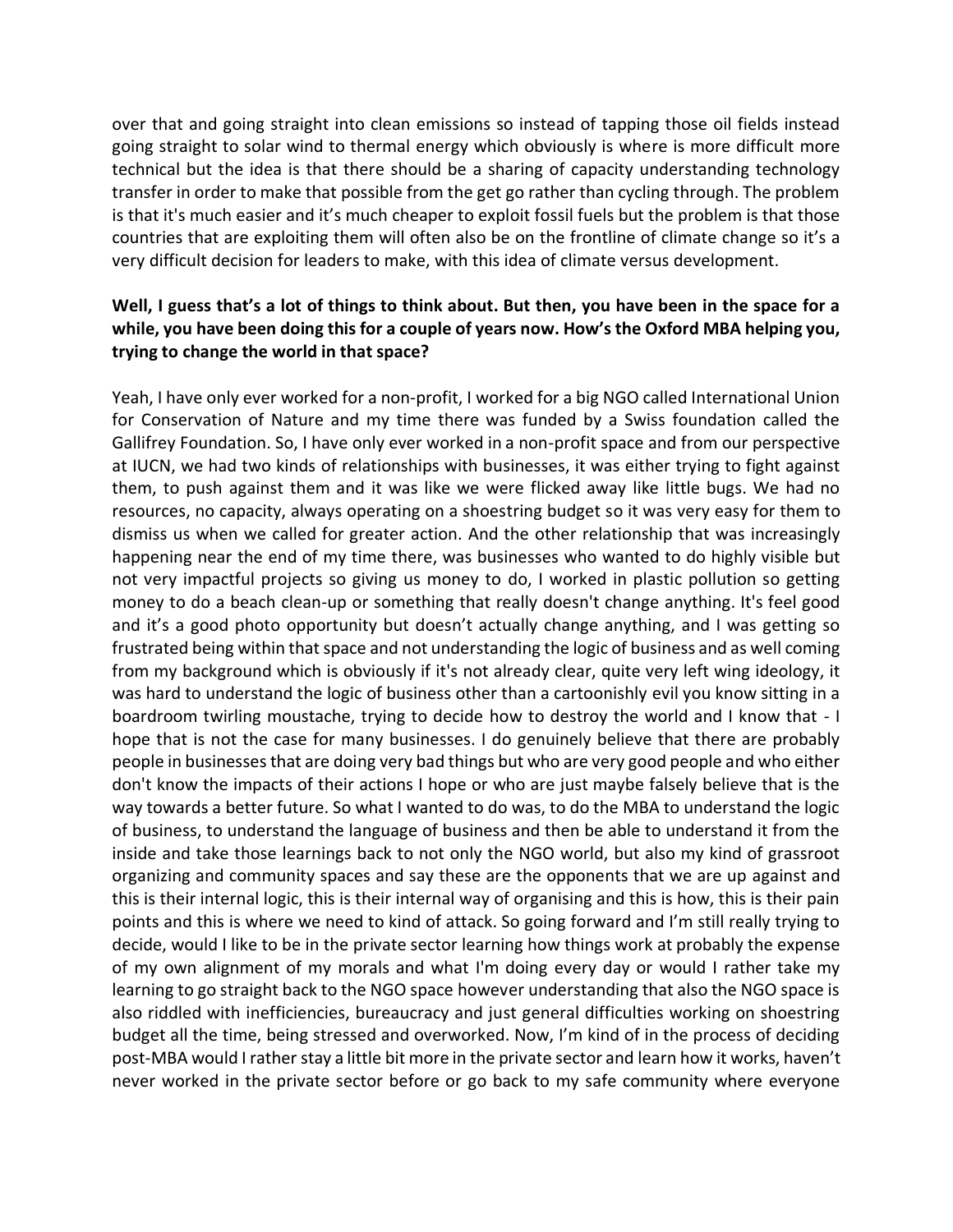thinks like me and swim less against the tide but maybe at the expense of what is better for the planet overall.

## **Alright that's great, so when you see climate change, the whole fight against climate change, tell us, what are your plans?, What do you want see in the next five years, in the next ten years, because I know all these countries, businesses are talking about net zero 2030, net zero 2050, I think India came up with net zero 2070. But you, Alexis, what do you want to see in the ten years for us to see, we are either on track, we are veering off or there is hope and optimism?**

Is there hope and optimism? One of the things I took most away from my time in Glasgow was, there is always hope when you have power to the people, there's always hope when you're empowering people from below to act and I would spend a lot of time in community organising spaces and with other activists. And I got a lot of energy from that, believing that we can create a better world. There is an extinction rebellion chant which is "we are unstoppable, another world is possible" and I really like that, it makes me actually quite emotional to just think that there is a possibility if we work hard to create another better world. What I would like to see urgently, I guess in the next few years is a massive commitment towards climate finance, I would love to see a huge fund towards loss and damage to make sure people right now are not dying because of climate change as they are now. I think there is nothing more important to me than getting loss and damage funding, I think that would be a priority. The second, I guess what I'm really passionate about, and what I think I'm trying to do with this MBA is to get people to understand what the true net zero is and what a false net zero is. And I would like to see my fellow MBA classmates being able to go into their future businesses that have nothing to do with climate and to be able to actively articulate what it means to have a 1.5 degree aligned net zero target or not, so I would love to see more scrutiny, more education, more understanding of what true net zero is, and to be able to make our goals align with that.

And then thirdly, I guess I would like to see in the next future COPs just more ambition from historical emitters, especially the United Kingdom, I have obviously, a stake of what the UK does, because I have been here for a number of years and I will stay here for a while yet. I would like to see more ambition, I would like to see them really take responsibility for their actions. And I would also love to see players like China and India, these big upcoming or not even upcoming, now have arrived big players to also really recognise their power and their capacity for change in their more recent but also very important historical emissions.

## **Looks like the world has to come together like the way they fought Covid for the greater good. That's all we have time for today but before you go, I want to ask you a question, what is your favourite place at the University of Oxford?**

Oh, good question, I'm obsessed with the Radcliffe Camera, I try to not go longer than a week, without sitting in front of the Rad Cam or being inside the Rad Cam, it's one of the most beautiful and it's obviously an iconic building in Oxford, I just love studying there, I love being there and it makes me so happy to think that there are thousands of scholars who have spent hundreds of years studying there, it makes me feel really part of history. So, I love the Rad Cam.